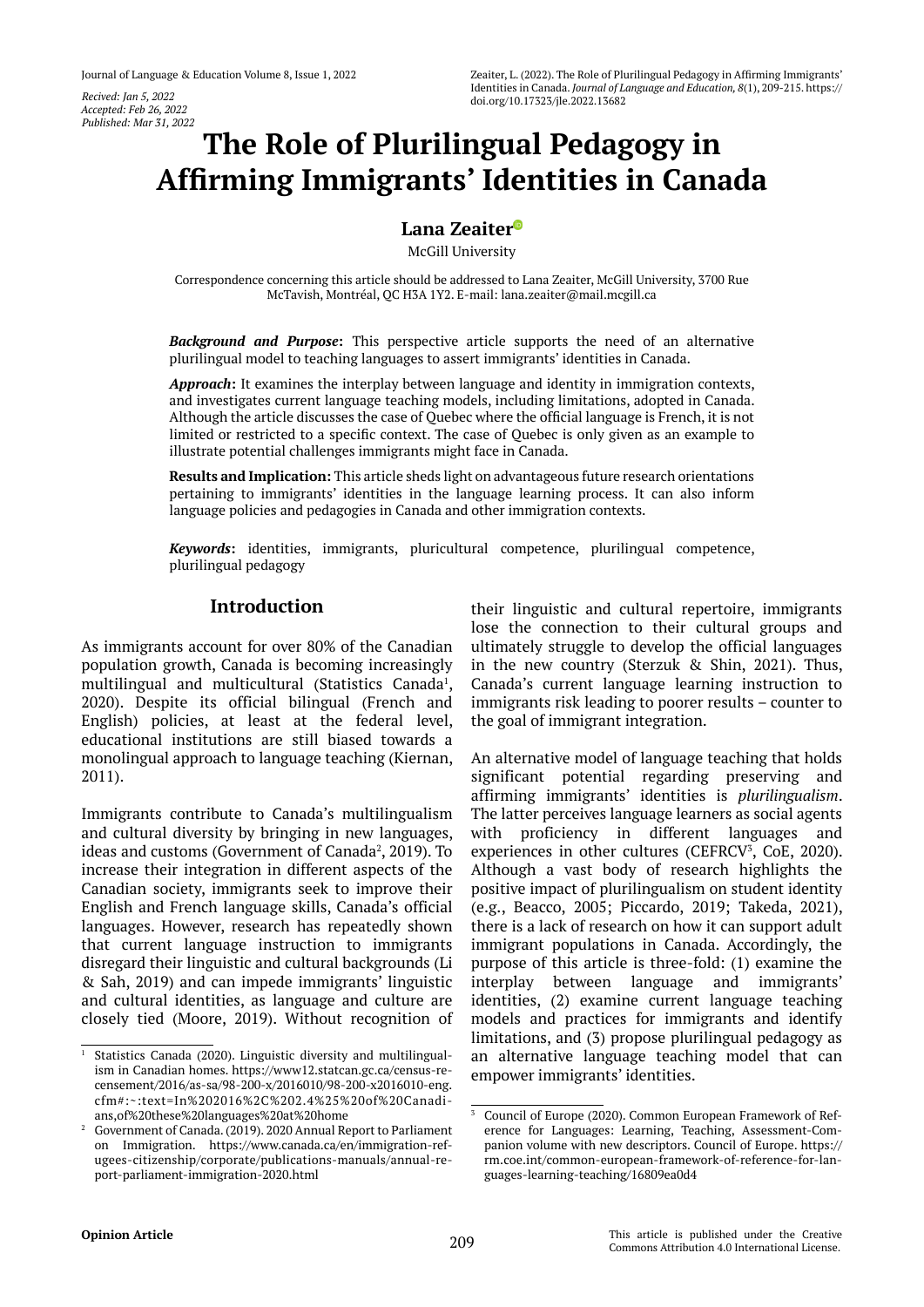#### **The Nexus of Language and Identity in Immigration Trajectories**

Although different terms (i.e., immigration, migration, and emigration) exist to describe human movements from one place in the world to another, I use *migration* in this section as an encompassing term to transnational human movements. I do so in consistency with the terminology of the sources cited below.

Language is intrinsic to the construction, validation, and expression of identity (Block, 2010; Karam, 2018). In the case of migrants, identity is often reshaped and rebuilt during migration journeys (Scuzzarello & Carlson, 2019). It is a site of struggle as migrants negotiate identity through language and social interactions (Darvin & Norton, 2015), and navigate relevant power dynamics that are often implicated in language (Conley et al., 2019). In other words, the way migrants use language is often a reflection of how they see themselves and how they want others to perceive them. It is crucial, then, not only to understand the concept of identity but also to develop a clear understanding of migrant identity in particular, including its different components and the different variables that influence its formation. Of the various definitions of identity, I adopt the following by Tracy and Robles (2014): "Identities are best thought of as stable features of persons that exist prior to any particular situation and as dynamic and situated accomplishments, enacted through talk, changing from one occasion or the next. Identities are social categories and are personal and unique" (p. 21). In other words, identities are a plural concept that are embodied in a range of categories such as gender, ethnicity, and religion, and are discursively performed through interactions (Zhu Hua, 2017). The concept of identity recognizes that the "self" cannot exist without the "other" and hence acknowledges the existence of the "other" (Hegel, 1807, 2007).

In the context of mobility, migrants negotiate their identities by adopting different strategies, all of which influence their use of languages. At the same time, identities in mobility entail that their holders manage memberships to groups by either ascribing them to others, claiming them for themselves or resisting memberships assigned by others (Abrams & Hogg, 2004; Rampton, 2017). In this sense, membership illustrates how migrants interact with and react to a set of social and cultural values and practices in both the source and the host countries. However, some scholars (Lee & Canagarajah, 2019; Yazan and Rudolph, 2018) challenge description of identity into binary dichotomies, such as marginal or liminal,

native or non-native, source country or host country. They argue that recent and mainly technological developments allow individuals, in general, and migrants to be "here" and "there" at the same time; this creates a dual identity (or more) that transcends the common binary categorization of identity. Other scholars (Lorente & Tupas, 2013; Tupas, 2019) refute the celebratory tone used to describe linguistic and cultural hybridity. They believe that there is a hidden neoliberal economic agenda that celebrates hybridity to hide societal inequalities. They add that such exaggeration of the positive impact of hybridity aims to overlook existing issues of authenticity (i.e., accepting one "correct" language variety), legitimacy (i.e., right to speak), power struggles and tensions between structure and migrants' agency. Among these issues of inequality is the notion of class (social and economic) that plays an important role in the migration process; however, it is often overlooked in research about migration, identity, and language (Block & Corona, 2019).

In relation to language, the role of language has become more salient now that language is used as a medium to mediate space and time diffusion (Emenanjo, 2016). Although migration is not a new experience, it has recently attracted considerable attention due to new developments (i.e., social, technological, geopolitical) that have made it easier not only for people to cross boundaries, but also for texts, languages, and semiotic resources (Pennycook, 2018). In fact, these developments provide conveniences that intensify *the space and time compression* (Altvater, 1989; Harvey, 1990, 2005; Virilio, 2012). That is, contemporary life presents new phenomena (i.e., the internet) that can alter the qualities of and relationship between space and time. For example, I, who live in Quebec, Canada, can chat, send voice messages and videocall with my sister who is in Paris,

France, and my friends in Lebanon, at any time. While internet is the tool, language is the medium to compress many distinct temporal-spatial geographical locations.

In addition, globalization has heightened the social, cultural, and linguistic diversity of societies all over the world (Rowntree et al., 2015), and scholars, mainly in the field of sociology, have coined different terms to describe emerging hybrid and dynamic forms of communities. Terms such as "superdiversity" (Vertovec, 2007, 2019), "homogeneity paradigm" (Keskinen et al., 2019), "diaspora" (Brubaker, 2005; Shuval, 2002), and "cosmopolitanism" (Benhabib, 2008; Vertovec &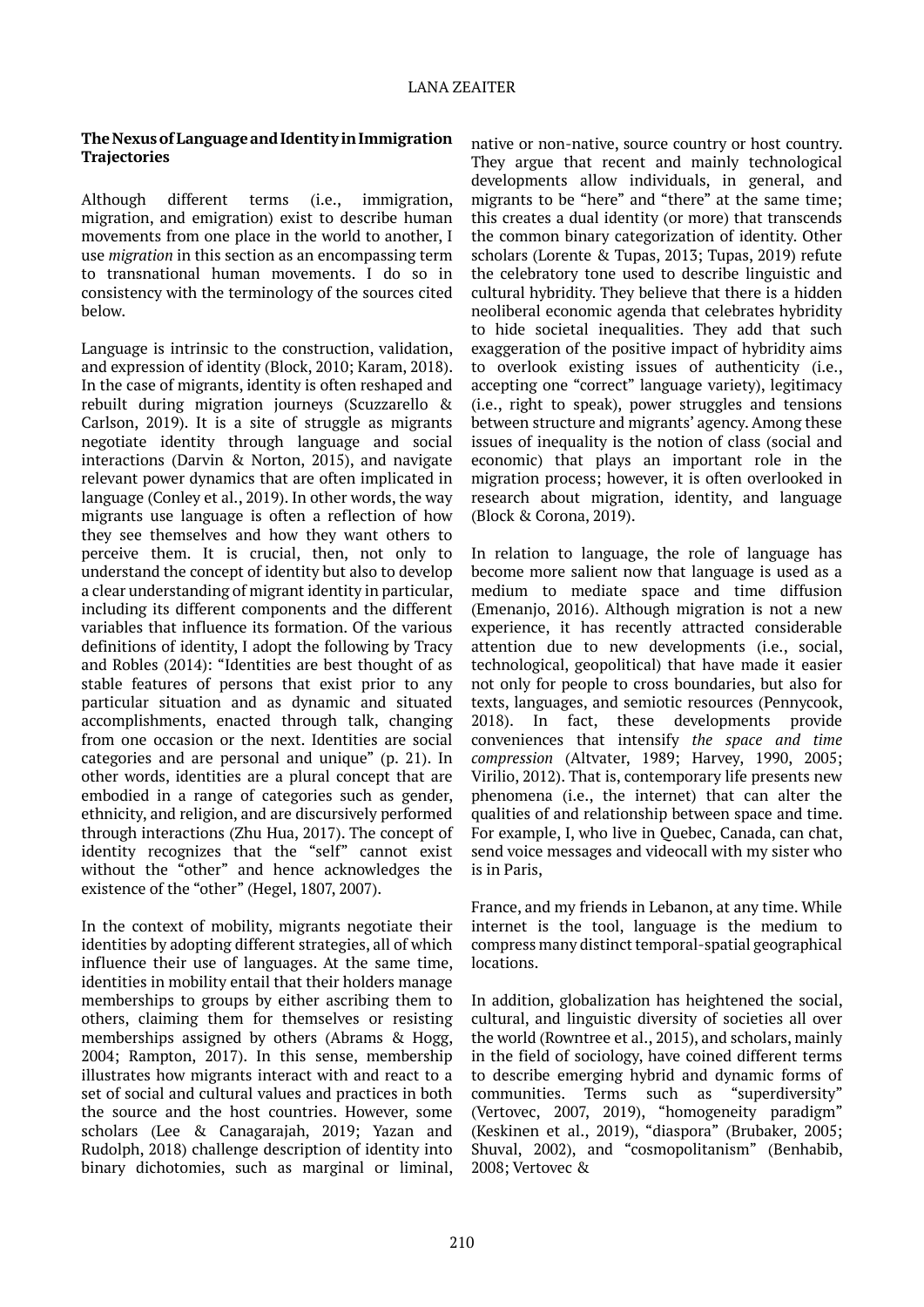Cohen, 2002) have been used to explain evolving forms of communities. Paralleling the *mobility construct* in sociology discussed above, applied linguists have also started talking about a *multilingual construct* to highlight a hybrid and unbounded approach to languages that is representative of how migrants utilize different linguistic and communicative repertoires in different mobile settings (Canagarajah, 2020). Terms such as "translanguaging" (García 2009; García & Ortheguy, 2020), "plurilingualism" (CEFR; Council of Europe [CoE], <sup>4</sup>2001; CEFRCV<sup>5</sup>, CoE, 2020; Piccardo & North, 2020), "multilingualism" (Cenoz & Gorter, 2011, 2020), "truncated multilingualism" (Blommaert et al., 2005), and "metrolingualism" (Pennycook & Otsuji, 2015, 2020) have been used to describe how migrants borrow linguistic codes and semiotic resources and produce new meanings and grammars to affirm identities and construct new affiliations.

In the contemporary neoliberal economy, language has had a particularly important role in enhancing or diminishing migrants' integration in the host country (Allan & McElhinny, 2017). While earlier forms of industrialization depended mostly on physical labor, modern industrialization is based on production and marketing relationships (i.e., client service, branding) that are facilitated by cross-border flows of mobile workers (Sugihara, 2019). In these, language is considered an integral human capital that workers from different nationalities and backgrounds can utilize to enhance production and create productive work relationships (Morrish & Sauntson, 2019). Moreover, to improve their economic integration in the host country, migrants learn the country's official languages as this increases their chances of finding and maintaining a job (Kaushik & Drolet, 2018; Lochmann et al., 2019).

While this section of the article provides a thorough overview of language and identity in migration trajectories, the next section provides an overview of current language teaching models for migrants in Quebec, Canada, in an attempt to identify the gap to be filled by suggesting plurilingual pedagogy as an alternative solution.

#### **Overview of Current Language Teaching Models for Immigrants in Quebec**

The following overview will highlight current language teaching models adopted in Quebec as the latter was the  $3<sup>rd</sup>$  province with most immigrants in 2021 (Statistics Canada<sup>6</sup>, 2021). Although Quebec is a francophone province, the purpose of this overview is not to highlight immigrants' French language barriers per se, but rather to emphasize the importance of taking into account immigrant learners' entire linguistic repertoire.

Between 2019 and 2020, 11.7% of the total immigrant population (284,382) that arrived in Canada settled in Quebec (Statistics Canada, 2020). While the government of Quebec offers free French courses such as *francization*, these courses are anchored in monolingual and monocultural ideologies as a way to promote French as the official language in Quebec and a Quebecois identity. In spite of the government of Quebec's investments in improving French programs, there are concerns about the efficacy of these programs: data between 2012 and 2017 shows that 18% of immigrant registrants drop out of the courses, 31% leave advanced courses, many who register do not attend the courses and many who complete the courses are still unable to use French effectively (Gouvernement du Québec7 , 2019). It could be that learners leave advanced courses because they would have already achieved CLB 4 (Canadian Level Benchmark 4) which is the government-set minimum oral skills to pursue post-secondary studies and enter the workplace (Gouvernement du Québec, 2019). However, only 9% of immigrant registrants develop the government-set minimum oral skills to pursue post-secondary studies and enter the workplace (Gouvernement du Québec, 2019) which means they drop out for other reasons. The root cause for these discouraging results is yet to be determined as the government of Quebec has not performed a program evaluation in years. Nevertheless, previous research on various French programs in Quebec suggest that French education is problematic for multilingual or minoritized students and raise deep concerns in relation to immigrants' sense of belonging to the Canadian and

<sup>4</sup> Council of Europe (2001). Common European Framework of Reference for Languages. Cambridge University Press. [https://](https://rm.coe.int/1680459f97) [rm.coe.int/1680459f97.](https://rm.coe.int/1680459f97)

<sup>5</sup> Council of Europe (2020). Common European Framework of Reference for Languages: Learning, Teaching, Assessment-Companion volume with new descriptors. Council of Europe. [https://](https://rm.coe.int/common-european-framework-of-reference-for-languages-learning-teaching/16809ea0d4) [rm.coe.int/common-european-framework-of-reference-for-lan](https://rm.coe.int/common-european-framework-of-reference-for-languages-learning-teaching/16809ea0d4)[guages-learning-teaching/16809ea0d4](https://rm.coe.int/common-european-framework-of-reference-for-languages-learning-teaching/16809ea0d4)

<sup>6</sup> Statistics Canada (2021). Number of immigrants arriving in Canada in 2021, by province or territory of residence. [https://www.](https://www.statista.com/statistics/444906/number-of-immigrants-in-canada/) [statista.com/statistics/444906/number-of-immigrants-in-cana](https://www.statista.com/statistics/444906/number-of-immigrants-in-canada/)[da/](https://www.statista.com/statistics/444906/number-of-immigrants-in-canada/)

<sup>7</sup> Gouvernement du Québec. (2019). Report of the Auditor General of Québec to the National Assembly for 2017-2018. [https://www.](https://www.vgq.qc.ca/Fichiers/Publications/rapport-annuel/2017-2018-Automne/en_Rapport2017-2018-Fall.pdf) [vgq.qc.ca/Fichiers/Publications/rapport-annuel/2017-2018-Au](https://www.vgq.qc.ca/Fichiers/Publications/rapport-annuel/2017-2018-Automne/en_Rapport2017-2018-Fall.pdf)[tomne/en\\_Rapport2017-2018-Fall.pdf](https://www.vgq.qc.ca/Fichiers/Publications/rapport-annuel/2017-2018-Automne/en_Rapport2017-2018-Fall.pdf).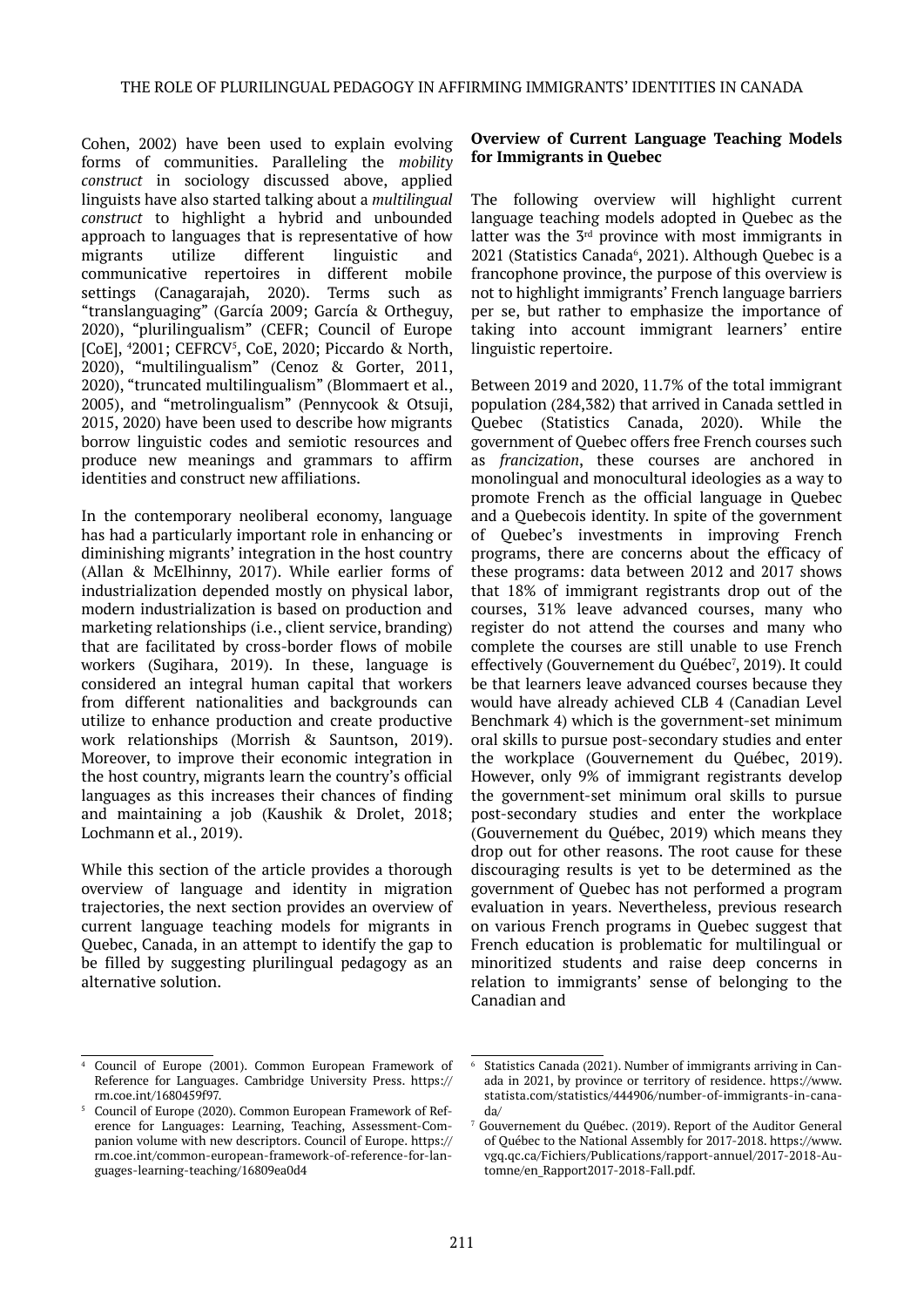#### LANA ZEAITER

Quebecois community (Mady & Masson, 2018; Mady & Black, 2012). This may be particularly due to the lack of inclusion towards multilingual and minoritized students (Magnan & Lamarre, 2016), lack of sufficient teacher education on how to serve multilingual and multicultural students (Querrien, 2017) and overall lack of policy support for inclusion of immigrants (Mady & Black, 2012; Mady & Turnbull, 2010).

#### **The Affordances of Plurilingualism as an Alternative Model**

Plurilingualism can serve as one alternative to current language learning models to empower immigrants to affirm their linguistic and cultural identities. As theorized in the Common European Framework (CEFR, Council of Europe [CoE<sup>8</sup>], 2001; Piccardo & North, 2020) and its companion volume ( $C\text{EFRCV}$ <sup>9</sup>; CoE, 2020), *plurilingualism* focuses on learners having "a single, inter-related, repertoire that they combine with their general competences and various strategies to accomplish tasks" (CEFR, Council of Europe [CoE], 2001, p. 28; CEFRCV, 2020, p. 30). In other words, plurilingualism does not deny the existence of named languages; yet it treats them as one entity of interconnected traits rather than separate entities with fixed boundaries. It is often confused with *multilingualism* which is centered around the coexistence, at the societal and individual level, of different languages with the official languages of a specific context. That is, various languages (i.e., heritage language, home language) are used and spoken alongside official and dominant languages (i.e., English, and French) in schools, homes, public spaces, and social settings. In this sense, multilingualism refers to a register in which languages are considered separate items and used for different purposes.

Plurilingualism interrelates different languages and cultures and denies the dominance of *one way of speaking* or *one way of being* (Coste, 2014). It also acknowledges the use of knowledge of one language as a scaffolding method to learn another. As such, language is not perceived as a tool or a means to an end but as a form of interaction that often has underlying sociocultural dimensions (Galante, 2020). Plurilingualism does not expect plurilingual learners to have equal proficiency in all the languages of their linguistic repertoire; however, learners are encouraged to use their knowledge of one language to learn or understand another (Galante & Dela Cruz, 2021). Learners are considered social agents as they interact with different social groups in authentic social contexts, experiment with various linguistic and cultural resources, and draw conclusions based on their own experiences (Piccardo, 2017). Plurilingualism thus challenges the dominant idea that language learning can only happen through a monolingual approach consisting of labeling languages into different unrelated compartments (Slaughter & Cross, 2021). It advocates for the use of learners' repertoire while extensively using the target language as well.

Amid the current worldwide increase of immigration influx, plurilingualism has become a social reality; hence, schools have a formative responsibility to adopt a language pedagogy that is inclusive of societal differences and paves the way for social cohesion (Smythe, 2020). Plurilingualism supports immigrants' learning as it protects, revises, or maintains heritage languages, and creates a rich language environment in which immigrant learners can develop their plurilingual skills. In addition, immigrants are "intellectually privileged travelers" (p. 157) who consider immigration as a learning experience to explore new languages and sociocultural contexts and bring with them experiences and knowledge from their native lands (Kalan, 2021). As such, immigrants are catalysts and sources of knowledge that could inspire transformative pedagogical narratives to support marginalized, vulnerable, and silenced populations. In fact, plurilingualism validates and appreciates immigrants' past experiences which reinforces their sense of belonging to the host country, Canada in this case.

### **Conclusion**

While migration forecasts predict a surge of immigration influx worldwide, Canada is strongly committed to increasing its immigration levels and making necessary policy changes and educational reforms to accommodate newcomers. Yet, while a vast body of research highlights the positive impact of plurilingualism on student identity, there is a lack of pedagogical implementations and research on how it can support immigrant populations in Canada to affirm their identities. That is why this article aims to shed light on the role of plurilingual pedagogy in affirming immigrants' identities. Such a research orientation would result in creating a curriculum specifically tailored for immigrants and would inform

<sup>8</sup> Council of Europe (2001). Common European Framework of Reference for Languages. Cambridge University Press. [https://](https://rm.coe.int/1680459f97) [rm.coe.int/1680459f97.](https://rm.coe.int/1680459f97)

<sup>9</sup> Council of Europe (2020). Common European Framework of Reference for Languages: Learning, Teaching, Assessment-Companion volume with new descriptors. Council of Europe. [https://](https://rm.coe.int/common-european-framework-of-reference-for-languages-learning-teaching/16809ea0d4) [rm.coe.int/common-european-framework-of-reference-for-lan](https://rm.coe.int/common-european-framework-of-reference-for-languages-learning-teaching/16809ea0d4)[guages-learning-teaching/16809ea0d4](https://rm.coe.int/common-european-framework-of-reference-for-languages-learning-teaching/16809ea0d4)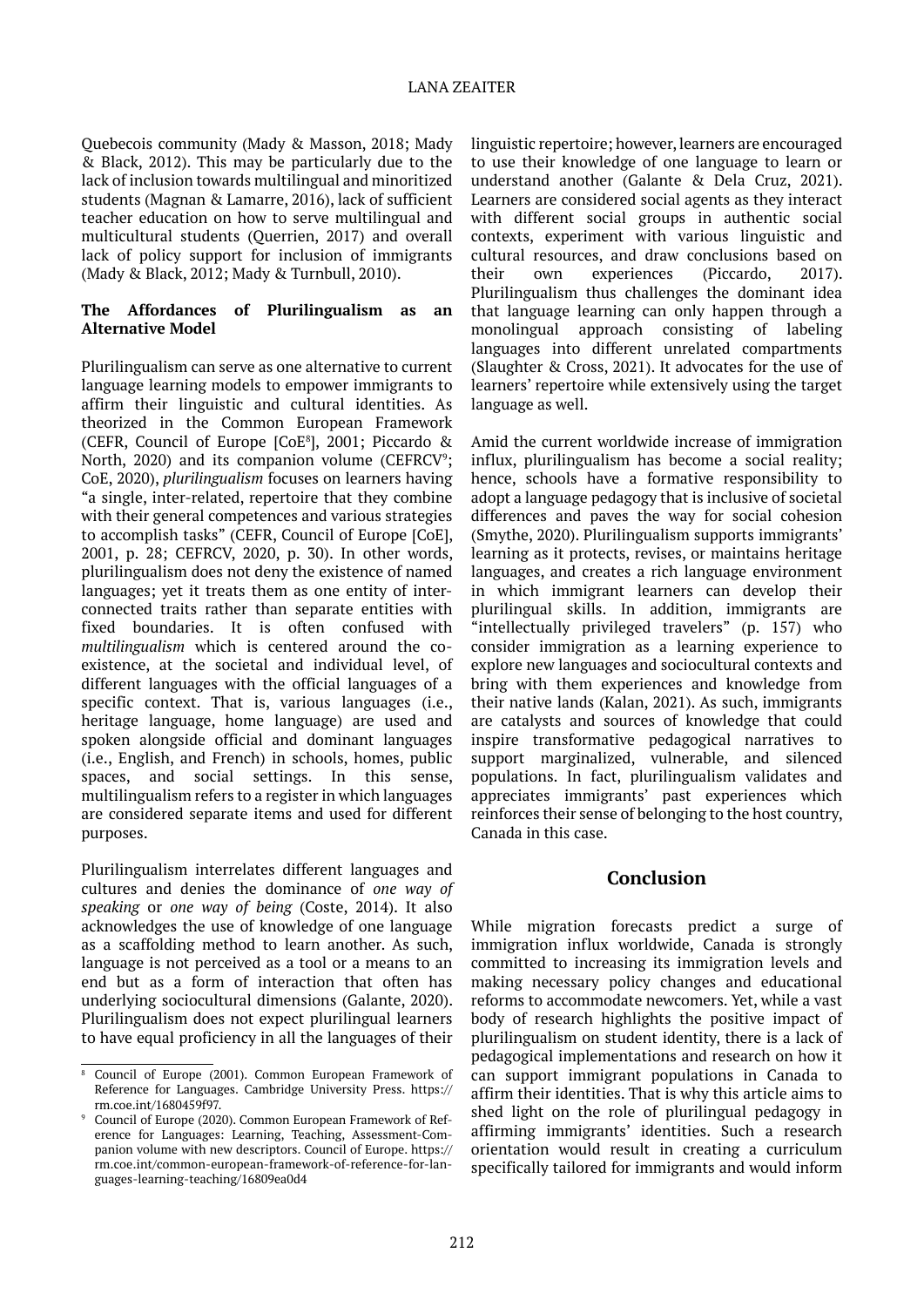language policies not only in Quebec, but potentially other provinces in Canada, and other countries with similar immigration influx.

# **Declaration of Competing Interest**

None declared.

## **References**

- Abrams, D., & Hogg, M. A. (2004). *A social psychological framework for understanding social inclusion and exclusion*. Psychology Press.
- Allan, K., & McElhinny, B. (2017). Neoliberalism, language, and migration. In S. Canagarajah (Ed.), *The Routledge handbook of migration and language* (pp. 79-101). Routledge.
- Altvater, E. (1989). Ecological and economic modalities of time and space. *Capitalism Nature Socialism, 1,* 59- 70.<https://doi.org/10.1080/10455758909358384>
- Beacco, J. C. (2005). *Languages and language repertoires: Plurilingualism as a way of life in Europe*. Council of Europe.
- Benhabib, S. (2008). *Another cosmopolitanism*. Oxford University Press.
- Block, D. (2010). Researching language and identity. In B. Paltridge, & A. Phakiti (Eds.), *Continuum companion to research methods in applied linguistics*  (pp. 337-349). Continuum International Publishing Group.
- Block, D., & Corona, V. (2019). Critical LPP and the intersection of class, race and language policy and practice in twenty first century Catalonia. *Language Policy, 21*, 1-21. [https://doi.org/10.1007/s10993-](https://doi.org/10.1007/s10993-018-09508-7) [018-09508-7](https://doi.org/10.1007/s10993-018-09508-7)
- Blommaert, J., Collins, J., & Slembrouck, S. (2005). Spaces of multilingualism. *Language & Communication, 25*, 197-216. [https://doi.](https://doi.org/10.1016/j.langcom.2005.05.002) [org/10.1016/j.langcom.2005.05.002](https://doi.org/10.1016/j.langcom.2005.05.002)
- Brubaker, R. (2005). The 'diaspora' diaspora. *Ethnic and Racial Studies, 28*, 1-19. [https://doi.](https://doi.org/10.1080/0141987042000289997) [org/10.1080/0141987042000289997](https://doi.org/10.1080/0141987042000289997)
- Canagarajah, S. (2020). Introduction: The nexus of migration and language: The emergence of a disciplinary space. In S. Canagarajah (Ed.), *The Routledge handbook of migration and language* (pp. 1-28). Taylor & Francis. [https://doi-org.proxy3.](https://doi-org.proxy3.library.mcgill.ca/10.4324/9781315754512) [library.mcgill.ca/10.4324/9781315754512](https://doi-org.proxy3.library.mcgill.ca/10.4324/9781315754512)
- Cenoz, J., & Gorter, D. (2011). Focus on multilingualism: A study of trilingual writing. *The Modern Language Journal, 95,* 356-369. [https://doi.org/10.1111/](https://doi.org/10.1111/j.1540-4781.2011.01206.x) [j.1540-4781.2011.01206.x](https://doi.org/10.1111/j.1540-4781.2011.01206.x)
- Cenoz, J., & Gorter, D. (2020). Teaching English through pedagogical translanguaging. *World Englishes, 39,*

300-311. <https://doi.org/10.1111/weng.12462>

- Conley, J. M., O'Barr, W. M., & Riner, R. C. (2019). *Just words: Law, language, and power.* University of Chicago Press.
- Coste, D. (2014). Plurilingualism and the challenges of education. In P. Grommes & A. Hu (Eds.), *Plurilingual education. Policies–practices–language development* (pp.15-32). John Benjamins Publishing Company.
- Darvin, R., & Norton, B. (2015). Identity and a model of investment in applied linguistics. A*nnual Review of Applied Linguistics, 35*, 36-56. [https://doi.](https://doi.org/10.1017/S0267190514000191) [org/10.1017/S0267190514000191](https://doi.org/10.1017/S0267190514000191)
- Emenanjo, E. N. (2016). ICT, globalization & the future of human language. In N. Ozo-Mekuri (Ed.), *ICT, Globalisation and the study of languages and linguistics in Africa* (pp. 1-32). M & J Grand Orbit Communications Ltd.
- Galante, A. (2020). Plurilingual and pluricultural competence (PPC) scale: The inseparability of language and culture. *International Journal of Multilingualism.* [https://doi.org/10.1080/14790718](https://doi.org/10.1080/14790718.2020.1753747) [.2020.1753747](https://doi.org/10.1080/14790718.2020.1753747)
- Galante, A., & dela Cruz, J. W. N. (2021). Plurilingual and pluricultural as the new normal: An examination of language use and identity in the multilingual city of Montreal. *Journal of Multilingual and Multicultural Development*. [https://doi.org/10.1080/01434632.20](https://doi.org/10.1080/01434632.2021.1931244) [21.1931244](https://doi.org/10.1080/01434632.2021.1931244)
- García, O. (2009). Education, multilingualism and translanguaging in the 21st century. In T. Skutnabb-Kangas, R. Phillipson, A.K. Mohanty, & M. Panda (Eds.), *Social justice through multilingual education* (pp. 140-158). Multilingual Matters. <https://doi.org/10.21832/9781847691910-011>
- García, O., & Otheguy, R. (2020). Plurilingualism and translanguaging: Commonalities and divergences. *International Journal of Bilingual Education and Bilingualism, 23*(1), 17-35. [https://](https://doi.org/10.1080/13670050.2019.1598932) [doi.org/10.1080/13670050.2019.1598932](https://doi.org/10.1080/13670050.2019.1598932)
- Harvey, D. (1990). Between space and time: Reflections on the geographical imagination1. A*nnals of the association of American geographers, 80*, 418- 434. [https://doi.org/10.1111/j.1467-8306.1990.](https://doi.org/10.1111/j.1467-8306.1990.tb00305.x) [tb00305.x](https://doi.org/10.1111/j.1467-8306.1990.tb00305.x)
- Harvey, D. (2005). *The new imperialism*. Oxford.
- Hegel, G. W. F. (2007). *Phenomenology of spirit*. Duke University Press. [https://doi.org/10.1093/applin/](https://doi.org/10.1093/applin/amt024) [amt024](https://doi.org/10.1093/applin/amt024)
- Hua, Z. (2017). New orientations to identity in mobility. In S. Canagarajah (Ed.), *The Routledge handbook of migration and language* (pp. 117 – 132). Routledge.
- Karam, F. J. (2018). Language and identity construction: The case of a refugee digital bricoleur. *Journal of Adolescent & Adult Literacy, 61*, 511-521. [https://](https://doi.org/10.1002/jaal.719) [doi.org/10.1002/jaal.719](https://doi.org/10.1002/jaal.719)
- Kaushik, V., & Drolet, J. (2018). Settlement and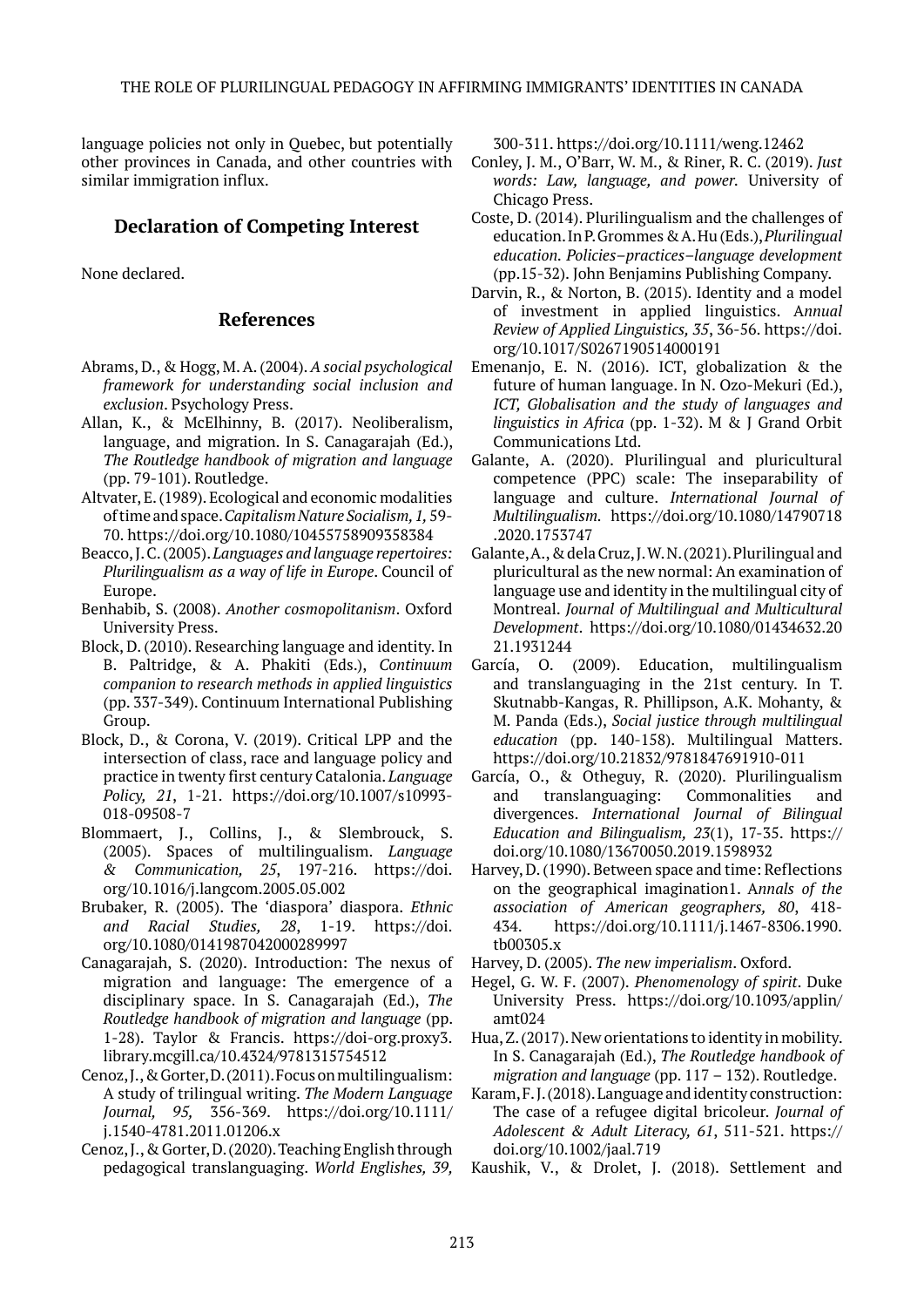integration needs of skilled immigrants in Canada. *Social Sciences, 7*(5), 76. [https://doi.](https://doi.org/10.3390/socsci7050076) [org/10.3390/socsci7050076](https://doi.org/10.3390/socsci7050076)

- Keskinen, S., Skaptadóttir, U. D., & Toivanen, M. (2019). *Undoing homogeneity in the Nordic region: Migration, difference, and the politics of solidarity*. Taylor & Francis.
- Kiernan, J. E. (2011). The Canadian context: "Monolingual" education in an "officially" multilingual country. *Reading Matrix: An International Online Journal, 11*, 16 – 33.
- Lee, E., & Canagarajah, A. S. (2019). Beyond native and nonnative: Translingual dispositions for more inclusive teacher identity in language and literacy education. *Journal of Language, Identity & Education, 18*, 352-363. [https://doi.org/10.1080/15](https://doi.org/10.1080/15348458.2019.1674148) [348458.2019.1674148](https://doi.org/10.1080/15348458.2019.1674148)
- Li, G. & Sah, P.K. (2019). Immigrant and refugee language policies, programs, and practices in an era of change. Promises, contradictions, and possibilities. In S. J. Gold & S. J. Nawyn (Eds.), *Routledge handbook of migration studies* (pp. 325 – 338). Routledge.
- Lochmann, A., Rapoport, H., & Speciale, B. (2019). The effect of language training on immigrants' economic integration: Empirical evidence from France. *European Economic Review, 113*, 265-296. <https://doi.org/10.1016/j.euroecorev.2019.01.008>
- Lorente, B. P., & Tupas, T. R. F. (2013). 4 (Un) Emancipatory hybridity: Selling English in an unequal world. In R. Rubdy & L. Alsagoff (Eds.), *The global-local interface and hybridity* (pp. 66-82). Multilingual Matters. [https://doi.](https://doi.org/10.21832/9781783090860-fm) [org/10.21832/9781783090860-fm](https://doi.org/10.21832/9781783090860-fm)
- Mady, C., & Black, G. (2012). Access to French as a second official language programs in Englishdominant Canada. *Alberta Journal of Educational Research, 57*, 498-501. https://doi.org/10.11575/ ajer.v57i4.55531
- Mady, C., & Masson, M. (2018). Principals' beliefs about language learning and inclusion of English language learners in Canadian elementary French immersion programs. *Canadian Journal of Applied Linguistics / Revue Canadienne de Linguistique Appliquée, 21*, 71- 93.<https://doi.org/10.7202/1050811ar>
- Mady, C. & Turnbull, M. (2010). Learning French as a second language – Reserved for anglophones? *Canadian Journal of Educational Administration and Policy, 9*, 1-23.
- Magnan, M. O., & Lamarre, P. (2016). Diversité, frontières ethnolinguistiques et éducation au Québec et au Canada [Diversity, ethnolinguistic boundaries and education in Québec and Canada]. *Minorités Linguistiques et Société, 7,* 4-17. <https://doi.org/10.7202/1036414ar>
- Moore, S. (2019). Language and identity in

an Indigenous teacher education program. *International Journal of Circumpolar Health, 78*, 1-7. <https://doi.org/10.1080/22423982.2018.1506213>

- Morrish, L., & Sauntson, H. (2019). *Academic irregularities: Language and neoliberalism in higher education*. Routledge.
- Pennycook, A. (2018). Repertoires, registers, and linguistic diversity. In A. Creese, & A. Blackledge (Eds.), *The Routledge handbook of language and superdiversity* (pp. 3-15). Routledge.
- Pennycook, A. (2021). *Critical applied linguistics: A critical reintroduction*. Routledge.
- Pennycook, A., & Otsuji, E. (2015). *Metrolingualism: Language in the city*. Routledge.
- Pennycook, A., & Otsuji, E. (2020). The mundanity of metrolingual practices. In J. Won Lee & S. Dovchin (Eds.), *Translinguistics: Negotiating innovation and ordinariness* (pp. 9-23). Routledge.
- Piccardo, E. (2017). Plurilingualism as a catalyst for creativity in superdiverse societies: A systemic analysis. *Frontiers in Psychology, 8*, 2169. [https://](https://doi.org/10.3389/fpsyg.2017.02169) [doi.org/10.3389/fpsyg.2017.02169](https://doi.org/10.3389/fpsyg.2017.02169)
- Piccardo, E. (2019). "We are all (potential) plurilinguals": Plurilingualism as an overarching, holistic concept. *OLBI Journal, 10*, 183-204. [https://](https://doi.org/10.18192/olbiwp.v10i0.3825) [doi.org/10.18192/olbiwp.v10i0.3825](https://doi.org/10.18192/olbiwp.v10i0.3825)
- Piccardo, E., & North, B. (2020). The dynamic nature of plurilingualism: Creating and validating CEFR descriptors for mediation, plurilingualism and pluricultural competence. In S. Man Chau Lau & S. Van Viegen (Eds.), *Plurilingual pedagogies: Critical and creative endeavors for equitable language (in) education* (pp. 279-302). Springer.
- Querrien, D. (2017). Étudier l'influence d'une formation continue sur les croyances, les representations et les pratiques d'intervenants scolaires à l'égard des élèves allophones [Studying the influence of ongoing training on the beliefs, representations and practices of school workers with respect to allophone students]. *Recherches qualitatives, 38*, 1-141. <https://doi.org/10.7202/1064933ar>
- Rampton, B. (2017). *Crossing: Language and ethnicity among adolescents*. Routledge.
- Scuzzarello, S., & Carlson, B. (2019). Young Somalis' social identity in Sweden and Britain: The interplay of group dynamics, socio-political environments, and transnational ties in social identification processes. *Migration Studies, 7*, 433-454. [https://](https://doi.org/10.1093/migration/mny013) [doi.org/10.1093/migration/mny013](https://doi.org/10.1093/migration/mny013)
- Shuval, J. T. (2002). Diaspora migration: Definitional ambiguities and a theoretical paradigm. *International Migration, 38*, 41-56. <https://doi.org/10.1111/1468-2435.00127>
- Slaughter, Y., & Cross, R. (2021). Challenging the monolingual mindset: Understanding plurilingual pedagogies in English as an Additional Language